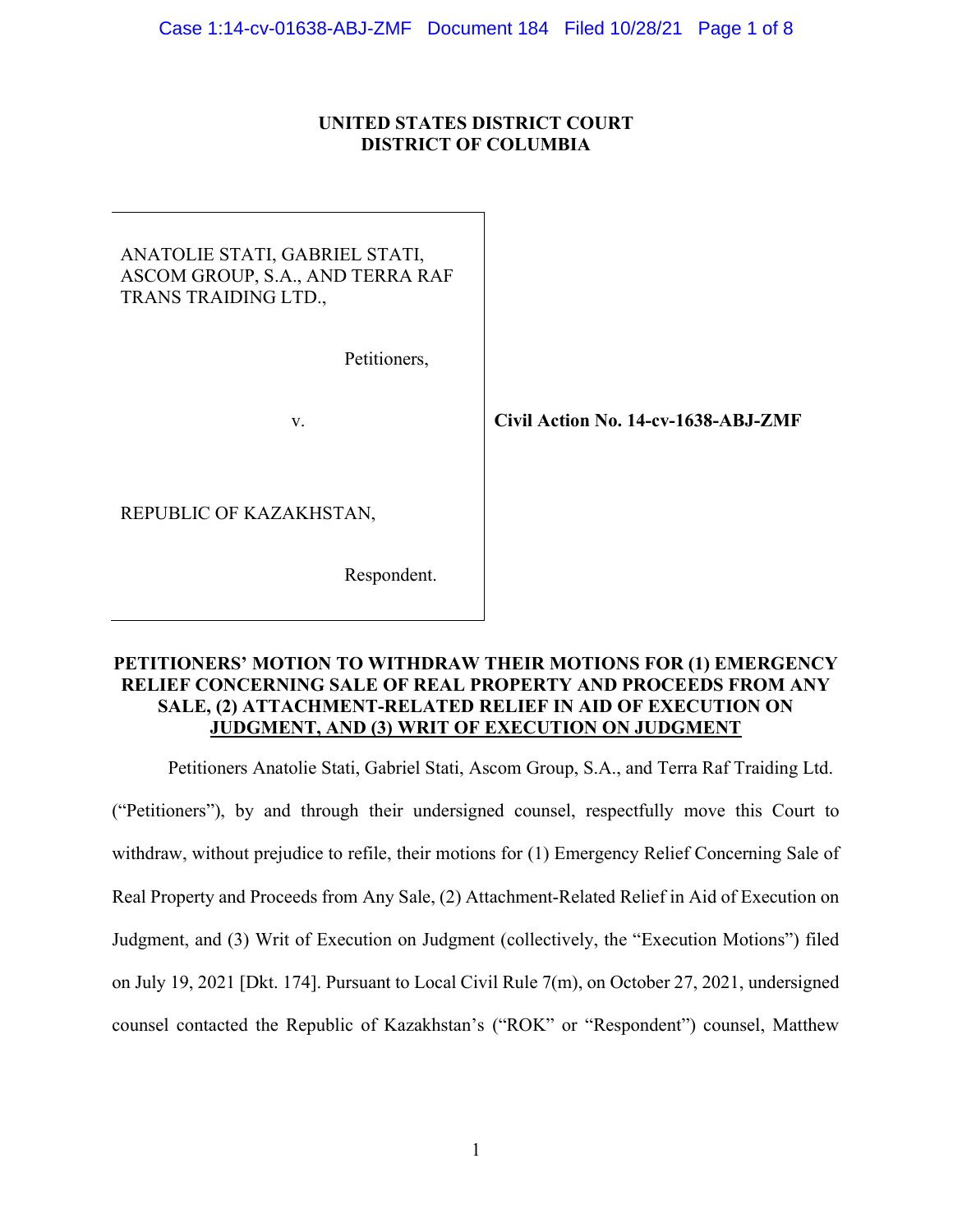### Case 1:14-cv-01638-ABJ-ZMF Document 184 Filed 10/28/21 Page 2 of 8

Kirtland, Esq., who did not consent to the without-prejudice withdrawal of Petitioners' Execution Motions.

In support of their request to withdraw the Execution Motions without prejudice, Petitioners state the following:

# I. INTRODUCTION

1. For more than two years, the ROK has steadfastly refused to pay a single penny of the more than US\$ 500 million that it owes Petitioners pursuant to this Court's judgment of July 16, 2019 (Dkt. 112).

2. On July 19, 2021, Petitioners filed the Execution Motions based on their good faith belief that the building located at 1529 O Street NW, Washington, D.C. (the "O Street Property"), owned by the ROK, was not immune from attachment or execution under the Foreign Sovereign Immunities Act ("FSIA"), 28 U.S.C. §§ 1330, 1332, 1391(f), 1441(d), 1602-1611, because it was being "used for a commercial activity in the United States" within the meaning of 28 U.S.C. § 1610(a) of the FSIA. Dkt. 174. Petitioners' belief was based on information obtained from several public business databases, including D&B Hoovers and Westlaw Company Investigator, both of which are widely used by members of the legal profession. Dkt. 174-2 at 9-10. According to these databases, two commercial enterprises—Russian With Natalia, a language school, and Modern Style Construction LLC, a remodeling general contractor—maintain offices at the O Street Property and are managed by Sergei Tsoy. *Id.* 

3. Petitioners moved quickly to obtain emergency and attachment-related relief with respect to the O Street Property because of the risk that the ROK could take steps to shield the

2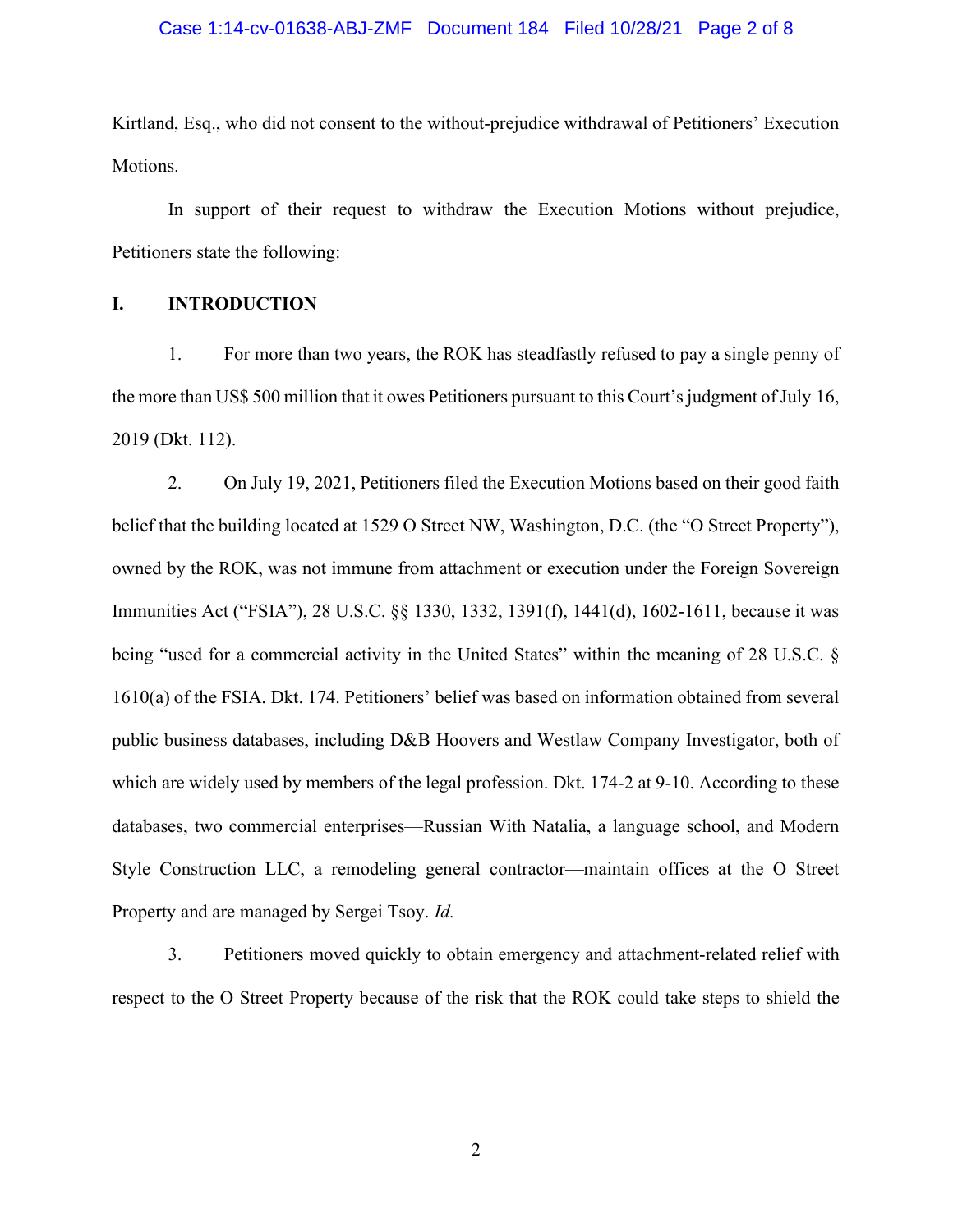### Case 1:14-cv-01638-ABJ-ZMF Document 184 Filed 10/28/21 Page 3 of 8

property from execution. Dkt. 174-2 at 11-14.1 As set forth in further detail below, in support of its opposition to the Execution Motions the ROK filed sworn declarations of Mr. Tsoy, his wife, and an employee of the ROK's Embassy unequivocally denying any connection between the O Street Property and the two companies in question, but not offering an explanation as to why two reputable business databases report that both companies maintain offices at the O Street Property.

4. Over the last two and a half months, Petitioners have sought discovery from the providers of the D&B Hoovers and Westlaw Company Investigator databases, in order to test the denials of the ROK's witnesses and shed light on the source or sources of the information contained in those databases. To date, that discovery has neither confirmed nor debunked the evidence submitted by the ROK. Instead, it has recently pointed to the existence of additional sources of information—namely, three commercial vendors of business data—from which Petitioners must obtain discovery in order to determine whether to pursue their Execution Motions.

5. Given the current status of the discovery, Petitioners request the Court's permission to withdraw the Execution Motions without prejudice to refile. If the data provided by the three vendors has indicia of reliability, Petitioners will pursue additional discovery from the Tsoys and the ROK and (subject to its outcome) potentially refile the Execution Motions at a future date.

## II. FACTUAL BACKGROUND

6. On August 2, 2021, the ROK filed its opposition to the Execution Motions. Dkt. 177. In support of its opposition, the ROK filed sworn declarations of Mr. Tsoy and his wife,

<sup>&</sup>lt;sup>1</sup> As this Court has commented in the context of Petitioners' efforts to obtain post-judgment discovery from the ROK: "These are post-judgment proceedings. And the Republic of Kazakhstan and its counsel needs to get that into their heads because the level of intransigence that we've seen to date is not acceptable and it officially ends today." Declaration of Scott Hiers, dated October 28, 2021 ("Hiers Decl."), ¶ 2; Ex. A at 3:21- 25. The ROK also has engaged in well-established attempts to shield its assets from Petitioners' enforcement efforts before various European courts. See Dkt. 174-2, at 11-12.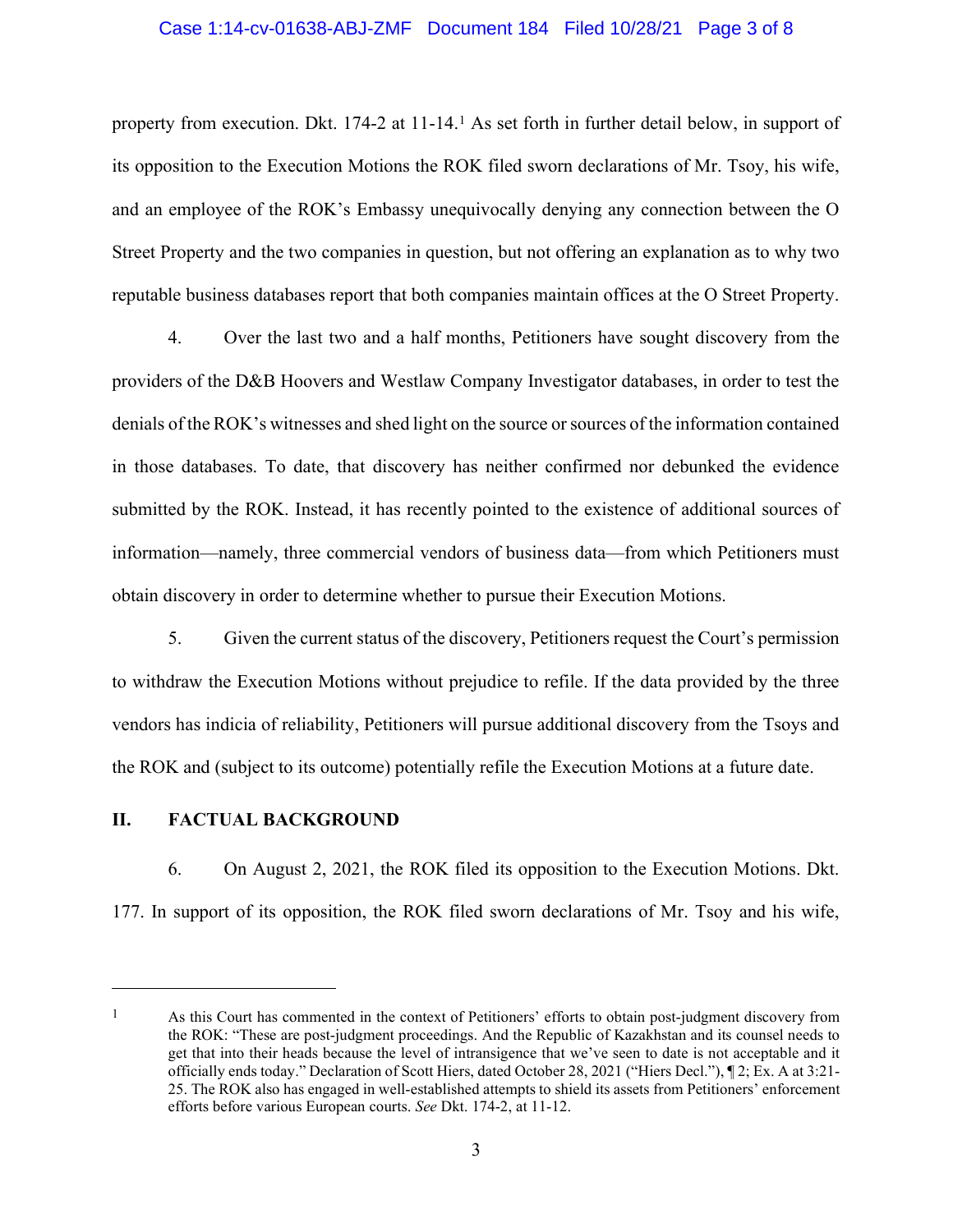### Case 1:14-cv-01638-ABJ-ZMF Document 184 Filed 10/28/21 Page 4 of 8

Natalia Kurushko Tsoy, who asserted that neither Modern Style Construction LLC nor Russian With Natalia has ever operated from the O Street Property. Dkt. 177-4, 177-5. In addition, the ROK filed a sworn declaration of Dalel Ismagulov, Counselor at the ROK's Embassy in Washington, D.C., who asserted that the O Street Property is not being used, and never has been used, for any business purposes. Dkt. 177-6. Neither the ROK nor its witnesses offered any explanation as to why or how two reputable business databases associated the O Street Property's address with commercial enterprises managed by Mr. Tsoy and his wife.

7. On August 6, 2021, this Court issued a minute order granting Petitioners' motion for an adjournment of their reply deadline from August 12, 2021 to September 9, 2021, so that they could take discovery from parties in possession of information bearing upon the accuracy of both the publicly available information upon which Petitioners relied in making the Execution Motions, and the declarations proffered in opposition to it.

8. Petitioners promptly drafted and served subpoenas upon the following third parties: Thomson Reuters Holdings Inc., the provider of the Westlaw Company Investigator database; Dun & Bradstreet Inc. and Hoover's Inc., the providers of the D&B Hoovers database; and Mr. and Mrs. Tsoy. Petitioners also served requests for production and notices of deposition on the ROK and Mr. Ismagulov.

9. On August 16, 2021, Mr. Tsoy stated that he and his wife could not locate any documents in their possession relating to the ROK or the O Street Property. Hiers Decl., ¶ 3; Ex. B. They both indicated their willingness to sit for depositions at an agreed-upon future date. Id.

10. On August 24, 2021, the ROK sent Petitioners a letter (1) objecting to the notices of deposition served on the ROK and Mr. Ismagulov and (2) contending that all of Petitioners'

4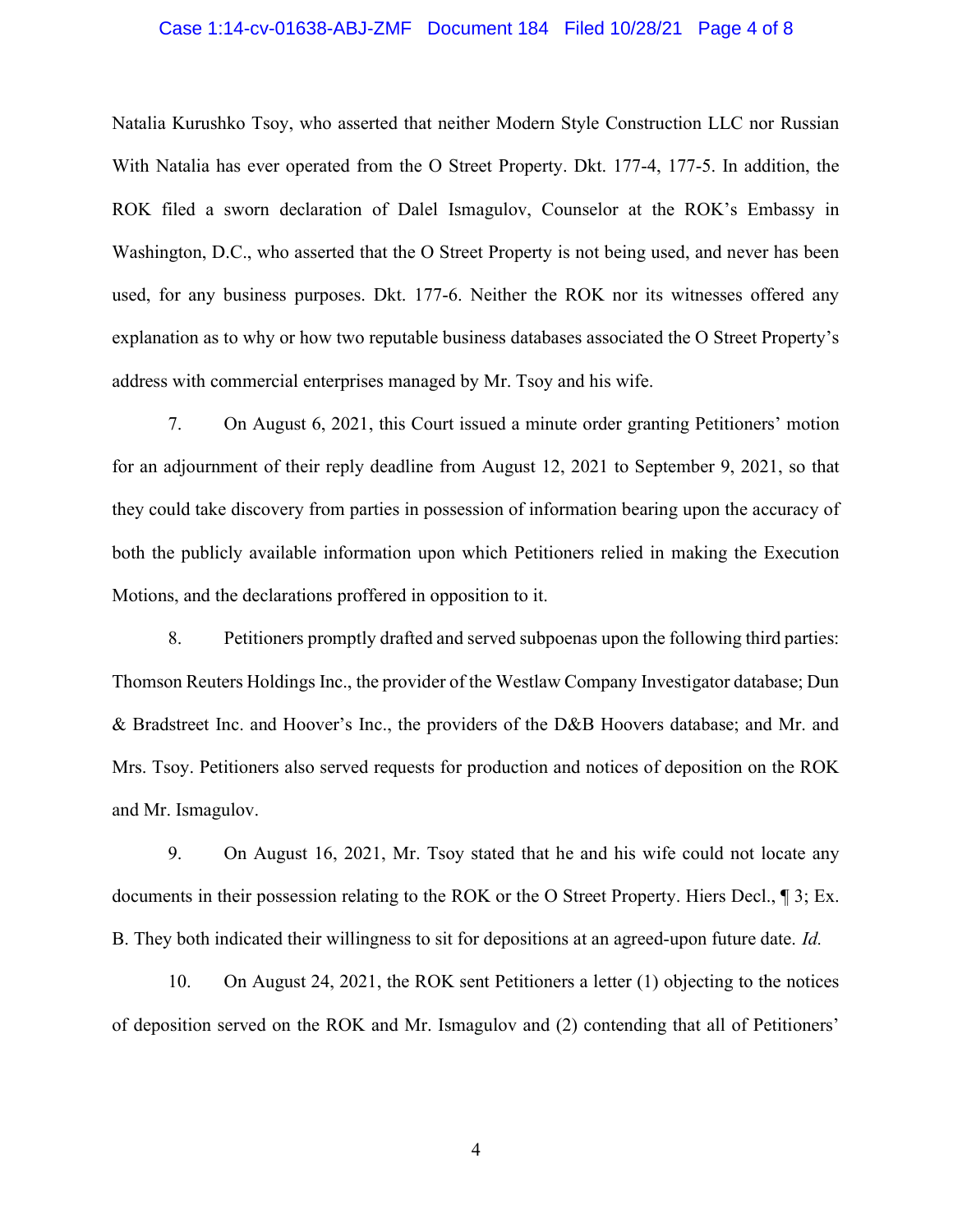#### Case 1:14-cv-01638-ABJ-ZMF Document 184 Filed 10/28/21 Page 5 of 8

discovery requests were unnecessary and improper because they were contradicted by the evidence filed by the ROK in opposition to the Execution Motions. Hiers Decl., ¶ 4; Ex. C.

11. On August 27, 2021, Petitioners requested a further adjournment of their reply deadline, so that they could (i) attempt to secure the ROK's compliance with their document requests, (ii) obtain discovery from the third-party database providers, and (iii) depending on the information obtained from the ROK and the third-party database providers, take the depositions of Mr. and Mrs. Tsoy. Dkt. 179.

12. On August 30, 2021, Dun & Bradstreet produced a total of 17 documents relating to the D&B Hoovers report on Russian With Natalia. Hiers Decl., ¶ 5. The documents produced consist of internal Dun & Bradstreet records that Petitioners could not decipher, among other reasons due to the use of undefined acronyms. Id. When Petitioners requested more information on how to read and understand the documents, Dun & Bradstreet retained outside counsel. Id. On October 22, 2021, after Petitioners and Dun & Bradstreet reached agreement on a confidentiality agreement, Dun & Bradstreet provided answers to Petitioners' requests for clarification.  $Id$ ,  $\P$  6. Dun & Bradstreet stated that: (1) it obtained the information linking Russian With Natalia to the O Street Property from MeritB2B (formerly known as Compass Marketing Solutions), a data vendor; and (2) it was not aware of the sources of MeritB2B's information. Id.

13. On August 31, 2021, Petitioners conferred with in-house counsel for Thomson Reuters, who stated that they would promptly identify all sources of data contained in the Westlaw Company Investigator Report linking both Russian With Natalia and Modern Style Construction with the O Street Property. Id.,  $\P$  7. Despite several follow-ups by Petitioners, however, Thomson Reuters did not provide this information until October 21, 2021. Id. On that date, Thomson Reuters informed Petitioners that it obtained the data in question from three sources: Dun & Bradstreet,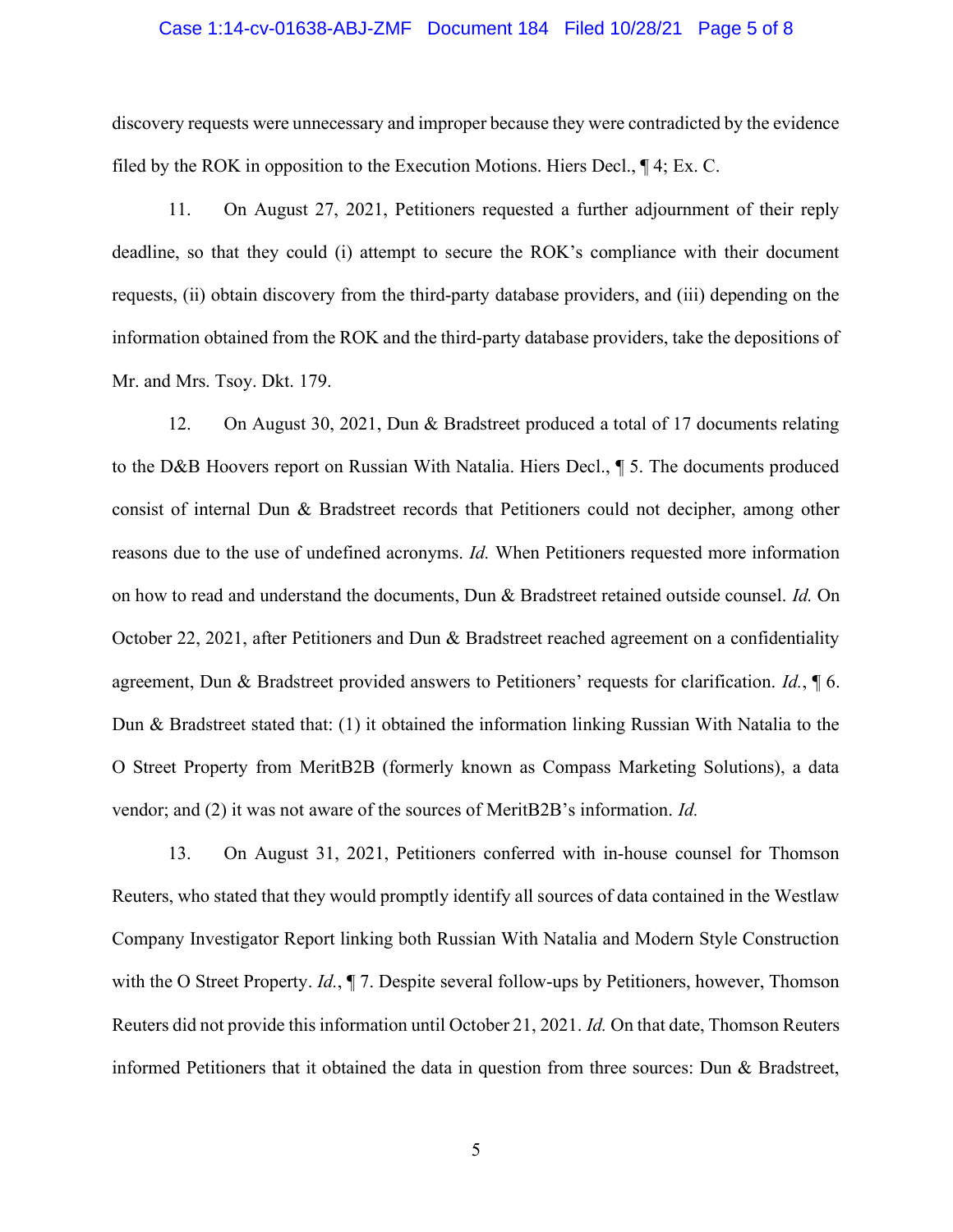### Case 1:14-cv-01638-ABJ-ZMF Document 184 Filed 10/28/21 Page 6 of 8

Data Axle, and a third data provider whose identity it would disclose only after checking whether the data provider had any objections to such disclosure. Id., ¶ 8. Thomson Reuters has yet to inform Petitioners of the identity of the third data provider. Id.

14. On September 13, 2021, the ROK served its responses and objections to Petitioners' document requests. Id.,  $\P$  9; Ex. D. The ROK objected to all of Petitioners' requests on numerous grounds, including that the requests were overly broad and unduly burdensome. Id. On September 29, 2021, Petitioners wrote a letter in response to the ROK's objections to their document requests and proposed meeting and conferring at the ROK's earliest convenience so that the parties could reach a mutually agreeable scope of document production and oral examination.  $Id., \P 10; Ex. E.$ 

15. On October 8, 2021, former counsel for Petitioners in this action, James Berger and Charlene Sun, announced their departure from King & Spalding. Id., ¶ 11. Petitioners are now represented in this action by the undersigned King & Spalding lawyers.

16. On October 21, 2021, Petitioners and the ROK met and conferred with respect to the ROK's objections to Petitioners' document requests. Id., ¶ 12. Petitioners agreed to limit their requests to Requests 5, 9 and 10. Id. Petitioners further agreed to limit Request 5 in certain respects. Id. Petitioners confirmed this offer in an email sent on October 22, 2021. Id.,  $\P$  13; Ex. F. In that email, Petitioners offered to further narrow these three requests by limiting the applicable time period. Id.

17. On October 26, 2021, the ROK responded by email to Petitioners' narrowed document requests, stating that, "subject to" the ROK's previously stated objections to Requests 5, 9 and 10, "we are not aware of any documents responsive to these requests." Id., ¶ 14; Ex. G.

6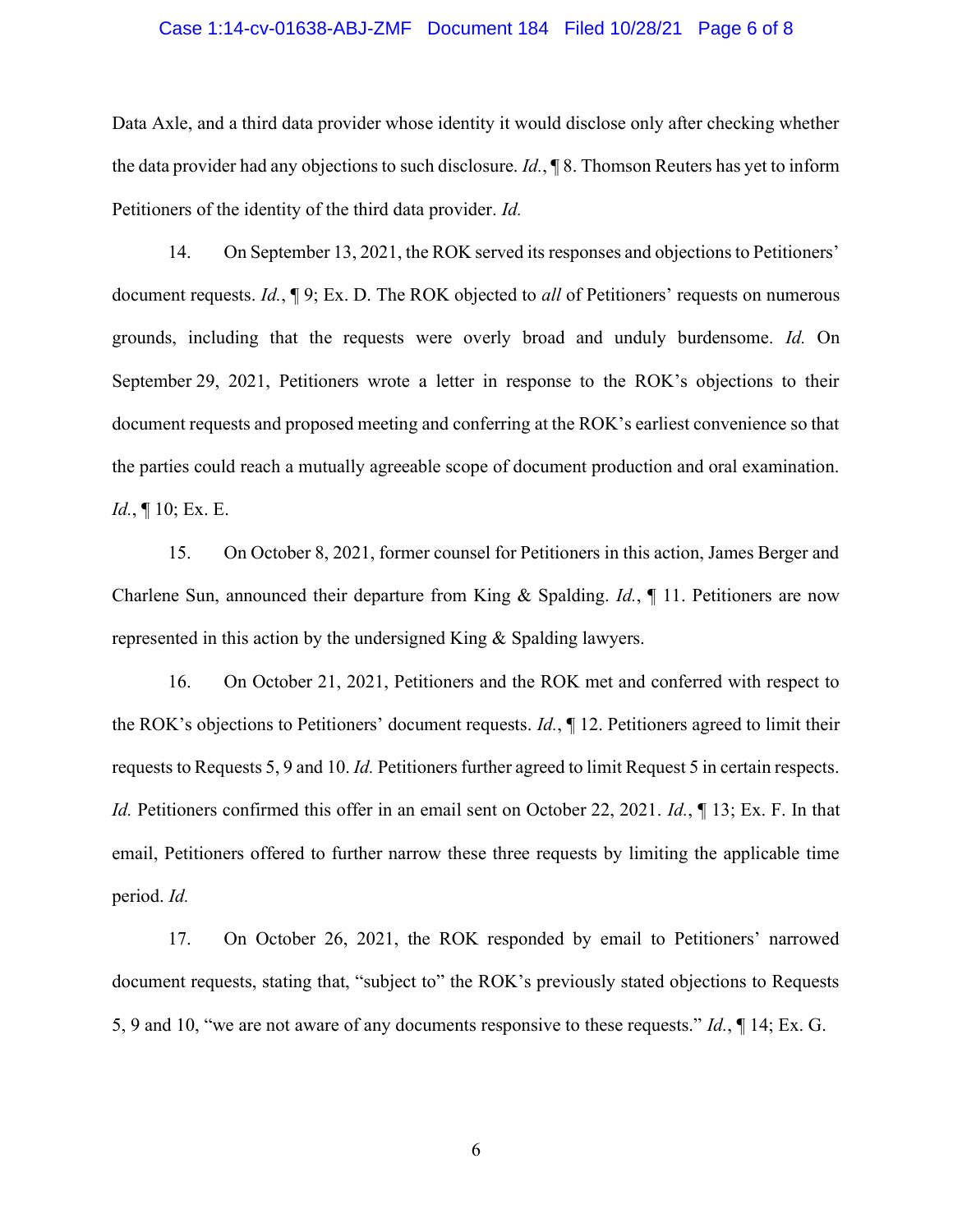## III. REQUESTED RELIEF

18. Petitioners request the Court's permission to withdraw the Execution Motions on a without-prejudice basis, so that they can pursue discovery from the three vendors (MeritB2B, Data Axle, and the third vendor whose identity has yet to be disclosed) that were recently identified by Dun & Bradstreet and Thomson Reuters as the sources for the data contained in their reports linking Russian With Natalia and Modern Style Construction with the O Street Property. If the data provided by these three vendors has indicia of reliability, Petitioners may pursue additional discovery and potentially refile the Execution Motions at a future date. Conversely, if the data provided by the three vendors does not have indicia of reliability, Petitioners will not pursue further discovery concerning the O Street Property or refile the Execution Motions. Accordingly, the requested without-prejudice withdrawal of the Execution Motions will not cause any prejudice to the ROK.

For the foregoing reasons, Petitioners respectfully request that the Court grant them permission to withdraw the Execution Motions without prejudice.

Dated: Washington, D.C. October 28, 2021

Respectfully submitted,

/s/ Thomas C.C. Childs

Thomas C.C. Childs (pro hac vice) Erin Collins (Bar ID: NY0359) KING & SPALDING LLP 1185 Avenue of the Americas New York, NY 10036-4003 Tel: (212) 556-2100 Fax: (212) 556-2222 tchilds@kslaw.com ecollins@kslaw.com